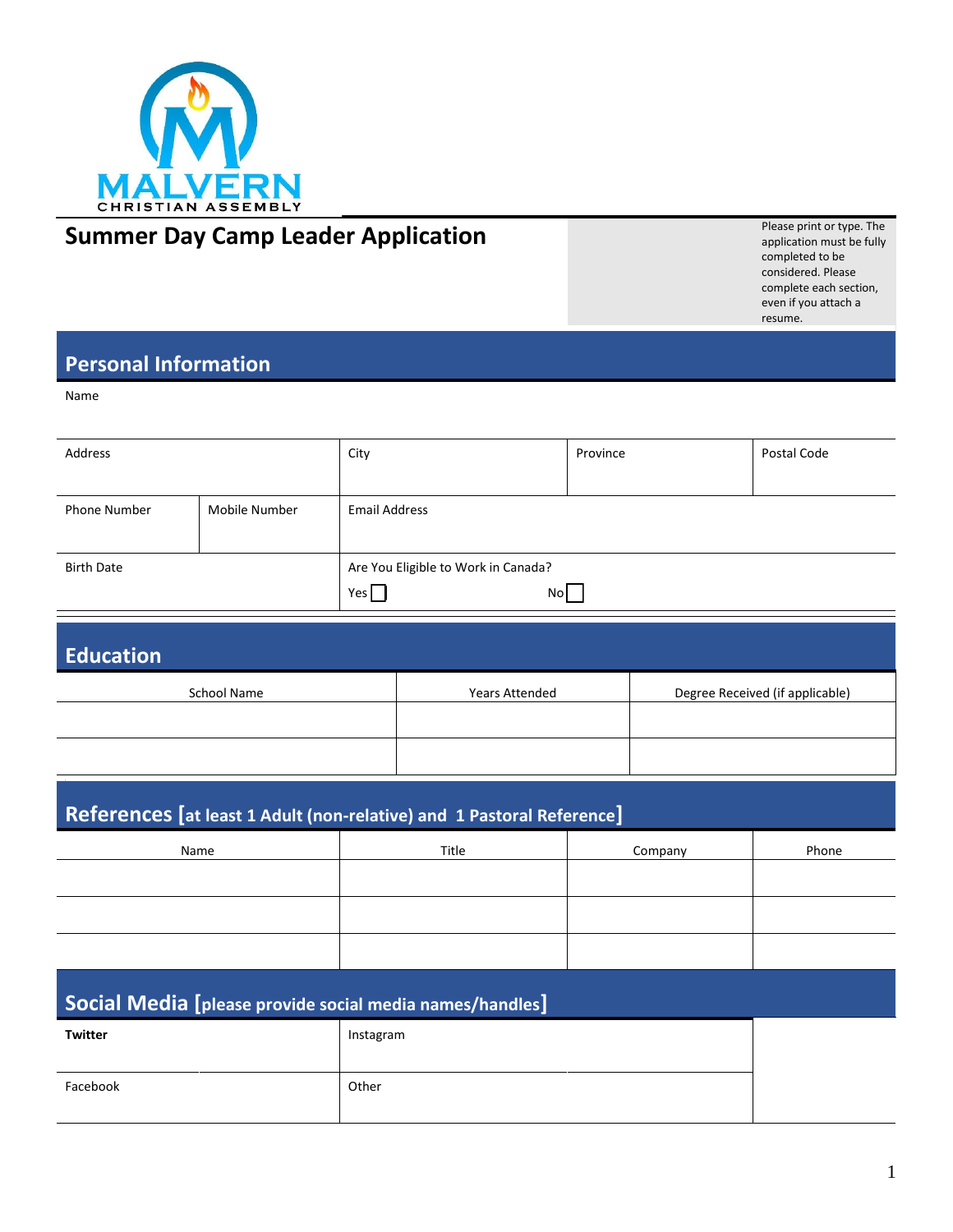## **Spiritual History:**

| Do you attend Malvern Christian Assembly or another church (please list)? ________________________                                                                       |
|--------------------------------------------------------------------------------------------------------------------------------------------------------------------------|
| How long have you attended? ___________________________                                                                                                                  |
|                                                                                                                                                                          |
| Have you been baptized in water? Yes $\boxed{\phantom{a}}$ No $\boxed{\phantom{a}}$                                                                                      |
| Briefly describe your testimony/conversion experience.                                                                                                                   |
|                                                                                                                                                                          |
|                                                                                                                                                                          |
|                                                                                                                                                                          |
|                                                                                                                                                                          |
| Lifestyle:                                                                                                                                                               |
| In order to provide a safe and secure environment for our children, we believe it is necessary to include the<br>following questions as part of our application process. |
| Have you ever been convicted of a felony? If yes, please explain:                                                                                                        |
|                                                                                                                                                                          |
| Have you ever been convicted of a crime involving children? Yes $\lfloor \_\_\_\right\rfloor$ No $\lfloor \_\_\_\right\rfloor$                                           |
| Have you ever been disciplined for, charged with, or convicted of an act of sexual misconduct or child sexual<br>abuse? If yes, please explain                           |
| What are you doing in order to grow spiritually?                                                                                                                         |
|                                                                                                                                                                          |
| Are you currently or have you ever been involved in a church ministry to children? (Please list them)                                                                    |
| Which MCA ministries were you currently regularly involved in - before COVID? ("regularly" means that you<br>are involved at least once a week)                          |
| Why would you like to work at the MCA Summer Day Camp?                                                                                                                   |
|                                                                                                                                                                          |